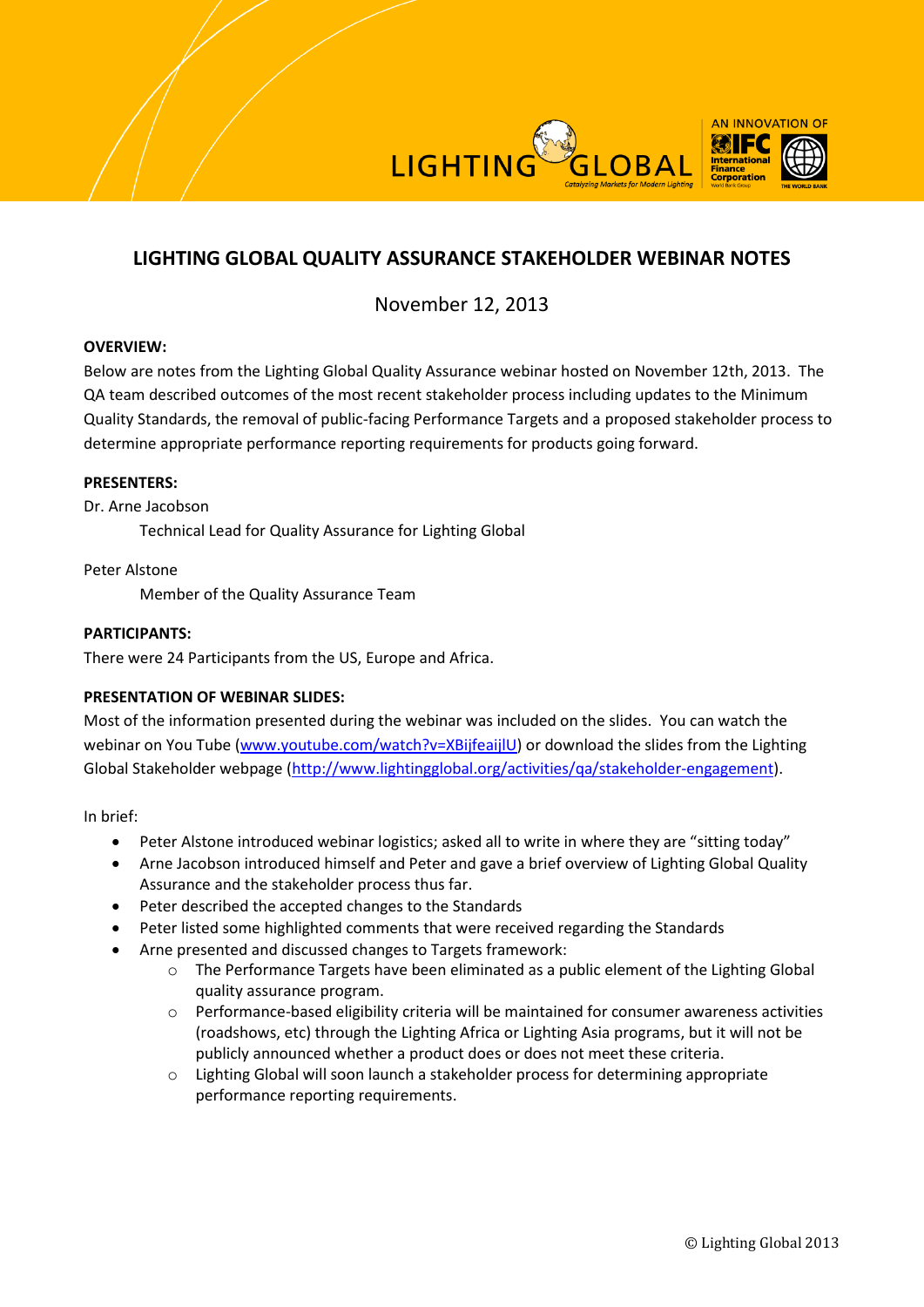**QUESTIONS:**

| <b>QUESTION</b>                                                                                                                                                                                                                                  | <b>ANSWER</b>                                                                                                                                                                                                                                                                                                                                                                                                                                                                                                                                                                                                                                                                                                                                                                                                                                                                                                                                                                                                                                                                                                                                                                                                                                                                                                                                                                                                                                                                                                                                                                              |
|--------------------------------------------------------------------------------------------------------------------------------------------------------------------------------------------------------------------------------------------------|--------------------------------------------------------------------------------------------------------------------------------------------------------------------------------------------------------------------------------------------------------------------------------------------------------------------------------------------------------------------------------------------------------------------------------------------------------------------------------------------------------------------------------------------------------------------------------------------------------------------------------------------------------------------------------------------------------------------------------------------------------------------------------------------------------------------------------------------------------------------------------------------------------------------------------------------------------------------------------------------------------------------------------------------------------------------------------------------------------------------------------------------------------------------------------------------------------------------------------------------------------------------------------------------------------------------------------------------------------------------------------------------------------------------------------------------------------------------------------------------------------------------------------------------------------------------------------------------|
| Have the junction box IP<br>requirements and procedures for<br>testing been decided?                                                                                                                                                             | We have not yet finalized those test methods, but will work to<br>get those in place reasonably soon. We are conscious of the<br>timeline and how that influences manufacturers in that process.<br>It is possible we will have a slight delay in implementing that<br>element of the new Minimum Quality Standards because, of<br>course, we have to have new framework in place and give<br>manufacturers time to respond as needed with regard to that.                                                                                                                                                                                                                                                                                                                                                                                                                                                                                                                                                                                                                                                                                                                                                                                                                                                                                                                                                                                                                                                                                                                                 |
| Could you tell us a bit more about<br>'eligibility criteria for participation in<br>consumer awareness campaigns' -<br>how does that work?                                                                                                       | The way these criteria would work is that for certain consumer<br>awareness campaigns supported by Lighting Africa or Lighting<br>Asia the program would maintain the ability to set a minimum<br>threshold for performance for participation in those campaigns.<br>The threshold would depend on the audience and any<br>expectations that the program thinks that that audience might<br>have for how those products might perform. So those criteria<br>will remain in place there, but they will not be as public as<br>before. The thresholds will be publicly available, but not be<br>widely advertised.<br>For example, if there were a consumer awareness campaign that<br>involved a roadshow, for a product to participate and be shown<br>in that roadshow, it would need to meet the eligibility criteria.<br>We are doing this based on feedback received from end-users<br>over the years. When they see a product in that context, they<br>feel that the product has been fully endorsed by the program,<br>and that endorsement, in their view, includes the idea that the<br>product meets both quality standards and will meet their<br>satisfaction levels in terms of brightness and runtime.<br>It has been our experience that in consumer-facing contexts,<br>people are disappointed if there are products that are included<br>in a campaign that are very dim or operate for very short periods<br>only. So, it is only in the context of these Lighting Africa/Lighting<br>Asia consumer education campaigns that these eligibility criteria<br>will be used. |
| In regard to the performance<br>reporting requirements: With more<br>and more systems able to do more<br>than provide just light, some<br>indication of what can be powered<br>additionally seems relevant (despite<br>the earlier discussion) ! | This will be in the scope of the upcoming stakeholder discussion.<br>Deciding beyond brightness and runtime, which are obvious to<br>include, what else belongs on label or in a standardized reporting<br>framework? Of course understanding that manufacturers are<br>allowed to put anything that they'd like on a box, given that it is<br>truthful.                                                                                                                                                                                                                                                                                                                                                                                                                                                                                                                                                                                                                                                                                                                                                                                                                                                                                                                                                                                                                                                                                                                                                                                                                                   |